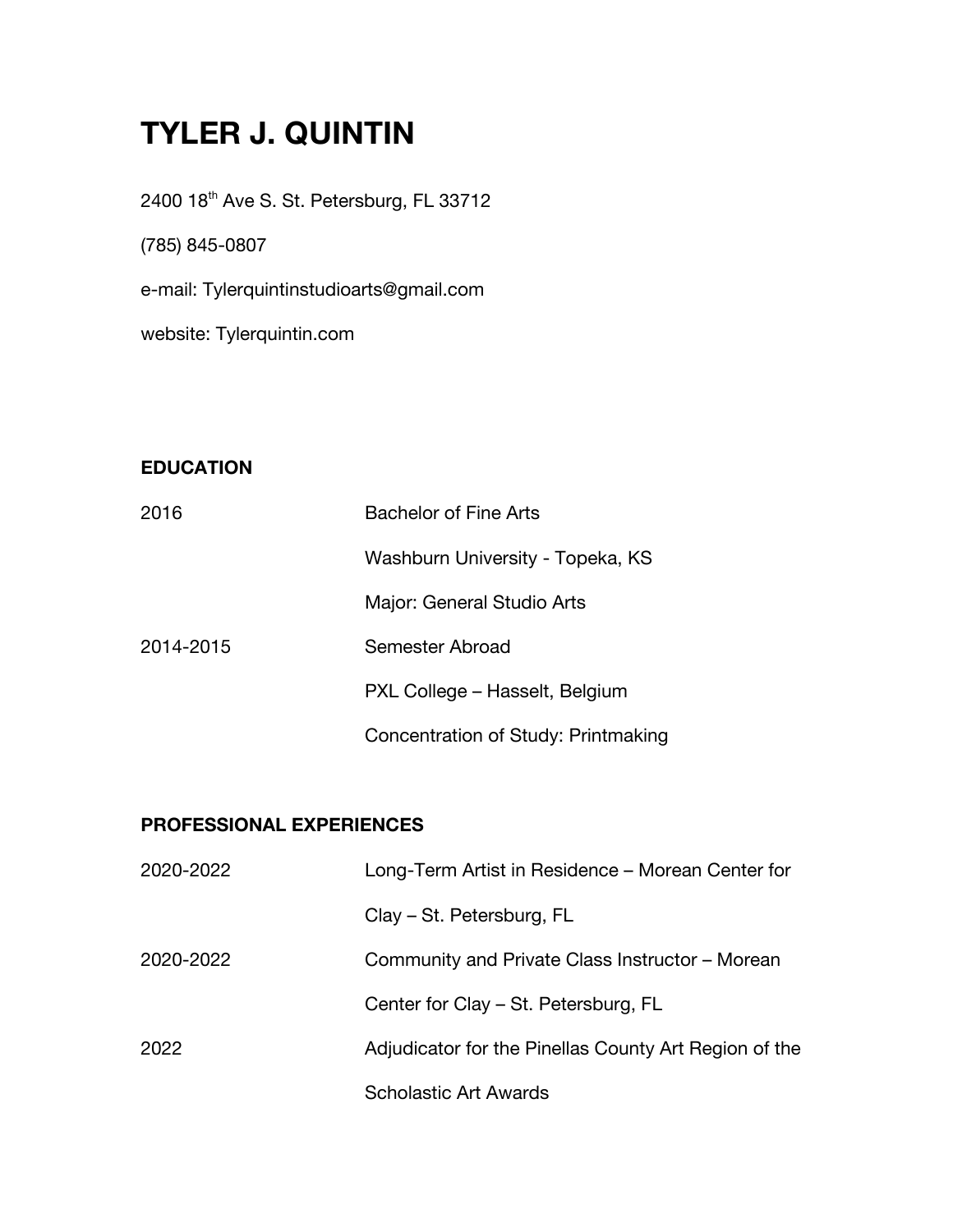| 2021    | Open Studio Resident – Haystack Mountain School       |
|---------|-------------------------------------------------------|
|         | of Craft - Deer Isle, ME                              |
| 2021    | Visiting Artist – Art in Focus Pinellas County – St.  |
|         | Petersburg College - St. Petersburg, FL               |
| 2020    | CraftArt with a Twist – Art fair – St. Petersburg, FL |
| 2020    | Visiting Artist – Seaman High School – Topeka, KS     |
| 2019    | Presenter/Demonstrating Artist - The Ceramics         |
|         | Congress - International Online Conference            |
| 2019    | Instructors Assistant - Heesoo Lee - Dimensional      |
|         | Expression on Ceramic Surfaces - Arrowmont School     |
|         | of Arts and Crafts - Gatlinburg, TN                   |
| 2019    | Instructor – NEKL Art Festival 2019 at Horton High    |
|         | School – Horton, KS                                   |
| 2018    | Education Intern – Archie Bray Foundations – Helena,  |
|         | МT                                                    |
| 2018    | Studio Assistant – Arrowmont School of Arts and       |
|         | Crafts – Gatlinburg, TN                               |
| 2018    | Two-day Visiting Artist Demonstration and Artist Talk |
|         | - Bethany College - Lindsborg, KS                     |
| 2017-18 | Part time Preparator – Mulvane Art Museum –           |
|         | Topeka, KS                                            |
| 2017-18 | NOTO Arts Place Artist in Residence at Studio 831 -   |
|         | Topeka, KS                                            |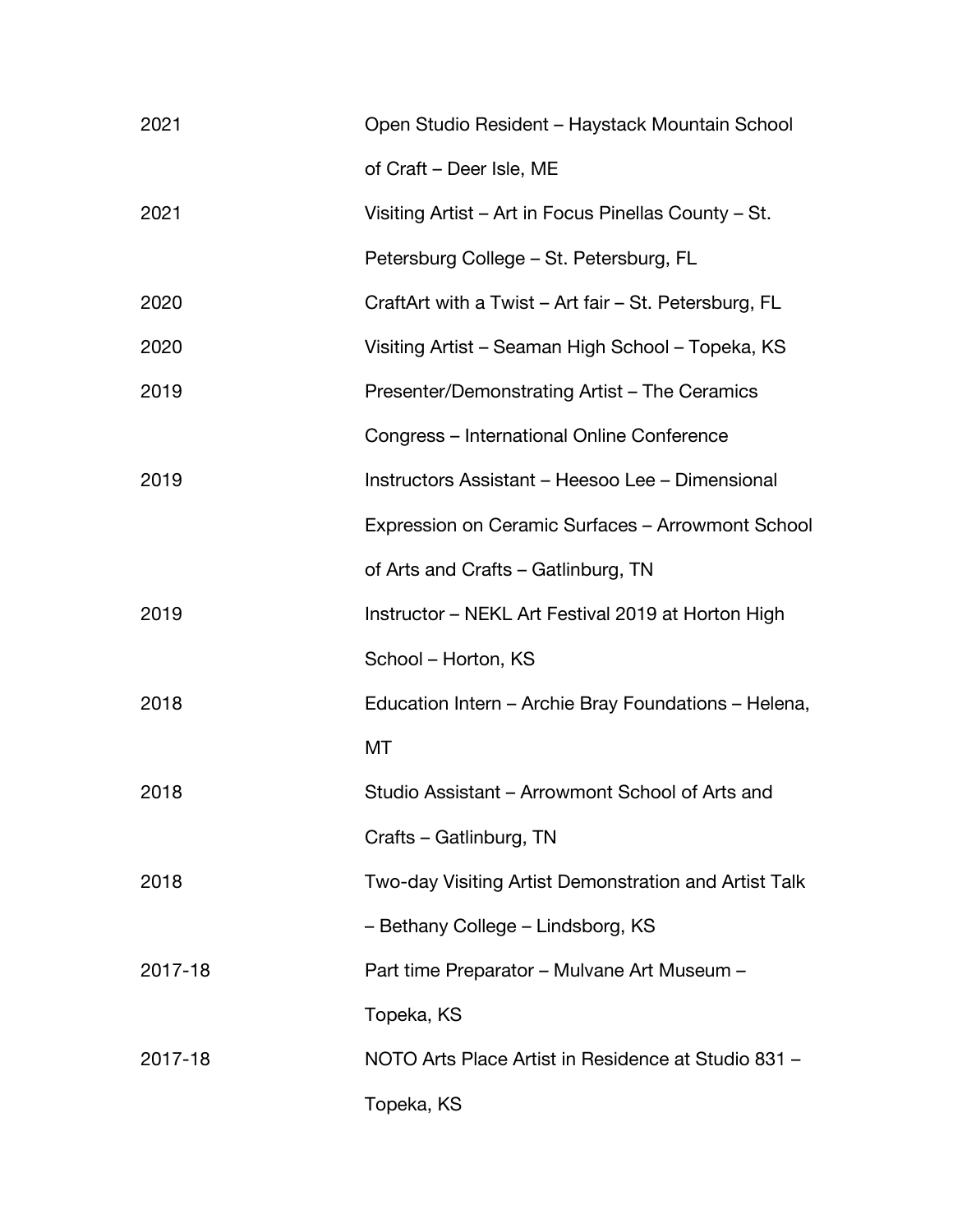| 2016-18 | Assistant Gallery Director - SouthWind Art Gallery - |
|---------|------------------------------------------------------|
|         | Topeka, KS                                           |
| 2017    | Educational Assistant – Arrowmont School of Arts     |
|         | and Crafts – Gatlinburg, TN                          |
| 2017    | Aaron Douglas Art Fair - Topeka, KS                  |
| 2016    | Educational Assistant – Arrowmont School of Arts     |
|         | and Crafts - Gatlinburg, TN                          |
| 2015-16 | Ceramics Studio Assistant, Washburn University Art   |
|         | Department – Topeka, KS                              |
| 2015    | Intern for artist Beth Cavener - Studio 740 -        |
|         | Helena, MT                                           |

## **SELECT EXHIBITIONS**

| 2022            | "Small and Mighty" - Red Lodge Clay Center - Red        |
|-----------------|---------------------------------------------------------|
|                 | Lodge, MT – Invitational Exhibition                     |
| 2022            | "Lunar: A New Year" – Main Line Art Center –            |
|                 | Haverford, PA – Invitational Exhibition Curated by      |
|                 | Adam Chau                                               |
| 2022 (Upcoming) | "10 Year Anniversary Exhibition" - Arch Enemy Arts -    |
|                 | Philadelphia, PA - Invitational Exhibition              |
| 2022 (Upcoming) | "The Beauty In The Beast" – Blue Spiral Gallery –       |
|                 | Ashville, NC - Invitational Exhibition Curated by Ariel |
|                 | Bowman, Taylor Robenalt, and Shelsea Dodd               |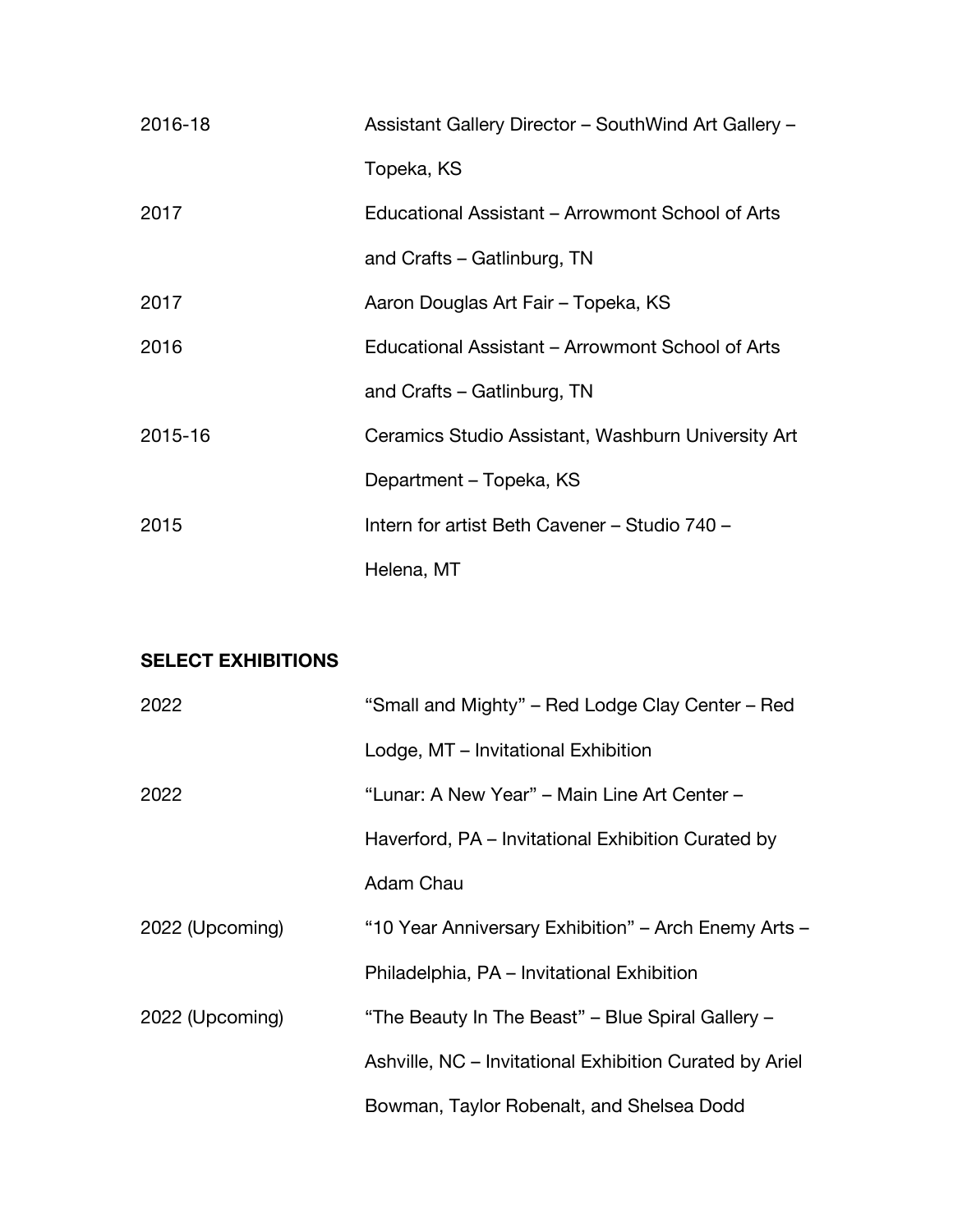| 2022 (Upcoming) | "Exquisite Forms IV" - Charlie Cummings Gallery -      |
|-----------------|--------------------------------------------------------|
|                 | Gainesville, FL - Invitational Exhibition              |
| 2022 (Upcoming) | "Cloud 9" - An NCECA Concurrent Exhibition - Hyatt     |
|                 | Sacramento - Sacramento, CA                            |
| 2022 (Upcoming) | "Clay to Table" – An Online Show of Fine               |
|                 | Contemporary Pottery – Organized by Michael Kline,     |
|                 | Courtney Martin, Kyle Carpenter, and Jerilyn Virden    |
| 2021            | "Diversity in Clay" – Bracker's Good Earth Clays –     |
|                 | Lawrence, KS - Invitational Exhibition                 |
| 2021            | "Raising Voices: An AAPI Exhibition/Fundraiser" -      |
|                 | Applied Contemporary - Oakland, CA - Invitational      |
|                 | Exhibition                                             |
| 2021            | "Hopefully Tomorrow" – Brockway Center for the Arts    |
|                 | - Brockway, PA - Invitational Exhibition Curated by    |
|                 | Chanakarn (Punch) Semachai and Jeremy Diamond          |
| 2021            | "Fresh AIR - Artist in Residence Exhibition" - Morean  |
|                 | Center for Clay - St. Petersburg, FL                   |
| 2021            | "Under Pressure" – Morean Center for Clay – St.        |
|                 | Petersburg, FL - Group Exhibition                      |
| 2020            | "Morean Center for Clay Artist in Resident Exhibition" |
|                 | - Morean Center for Clay - St. Petersburg, FL          |
| 2020            | "Members Exhibition" – Morean Center for Clay – St.    |
|                 | Petersburg, FL                                         |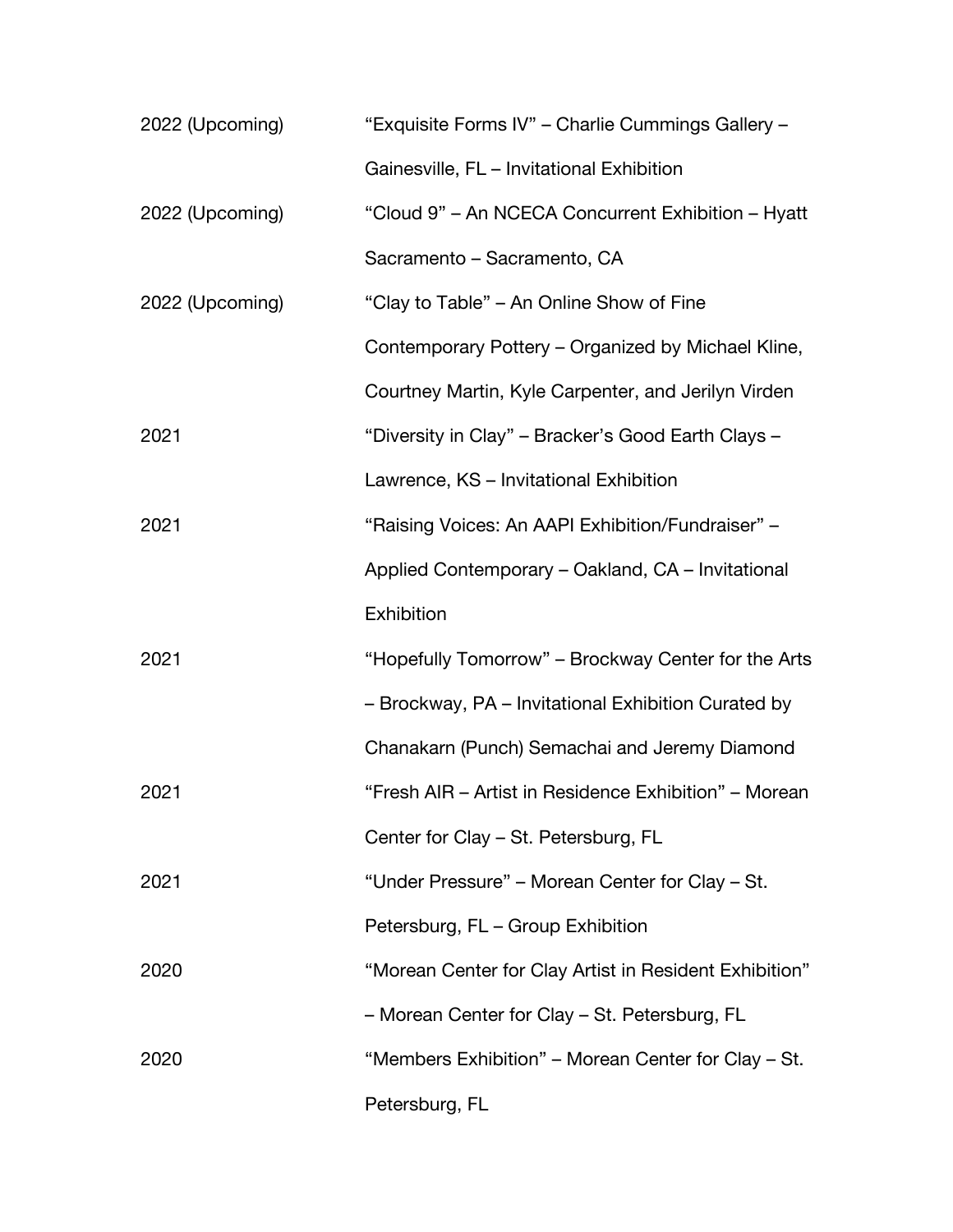| 2020 | "Empathy: An Exhibition of Collaborative Artwork" – |
|------|-----------------------------------------------------|
|      | Powerplant – Bloomington, IN – Group exhibition     |
| 2018 | The Unearthly Bestiary – NOTO Arts Center – Topeka, |
|      | KS – A duo exhibition with Kyra Miller              |
| 2016 | Only Human, John R. Adams Gallery – Washburn        |
|      | University – Topeka, KS – Solo exhibition           |
| 2015 | Washburn Art Student Association Featured Artist of |
|      | the Month Exhibition, Kaw River Rustics – Topeka,   |
|      | KS - Solo exhibition                                |

## **JURIED EXHIBITIONS**

| 2021 | "2021 Spotlight Showcase" - Arch Enemy Arts -      |
|------|----------------------------------------------------|
|      | Philadelphia, PA                                   |
| 2021 | "Strictly Functional Pottery National" – Lancaster |
|      | Museum of Art - Lancaster, PA - Jurors Roberto     |
|      | Lugo, Margaret Kinkeade, and Brooks Oliver         |
| 2021 | "Menagerie" – Epperson Gallery – Crockett, CA –    |
|      | Juried by Ariel Bowman                             |
| 2021 | "Material Mugs VI – Underglaze" – Companion        |
|      | Gallery – Humboldt, TN – Juror Michelle Ettrick    |
| 2021 | "Small Favors" – The Clay Studio of Philadelphia – |
|      | Philadelphia, PA – Juror Kensuke Yamada            |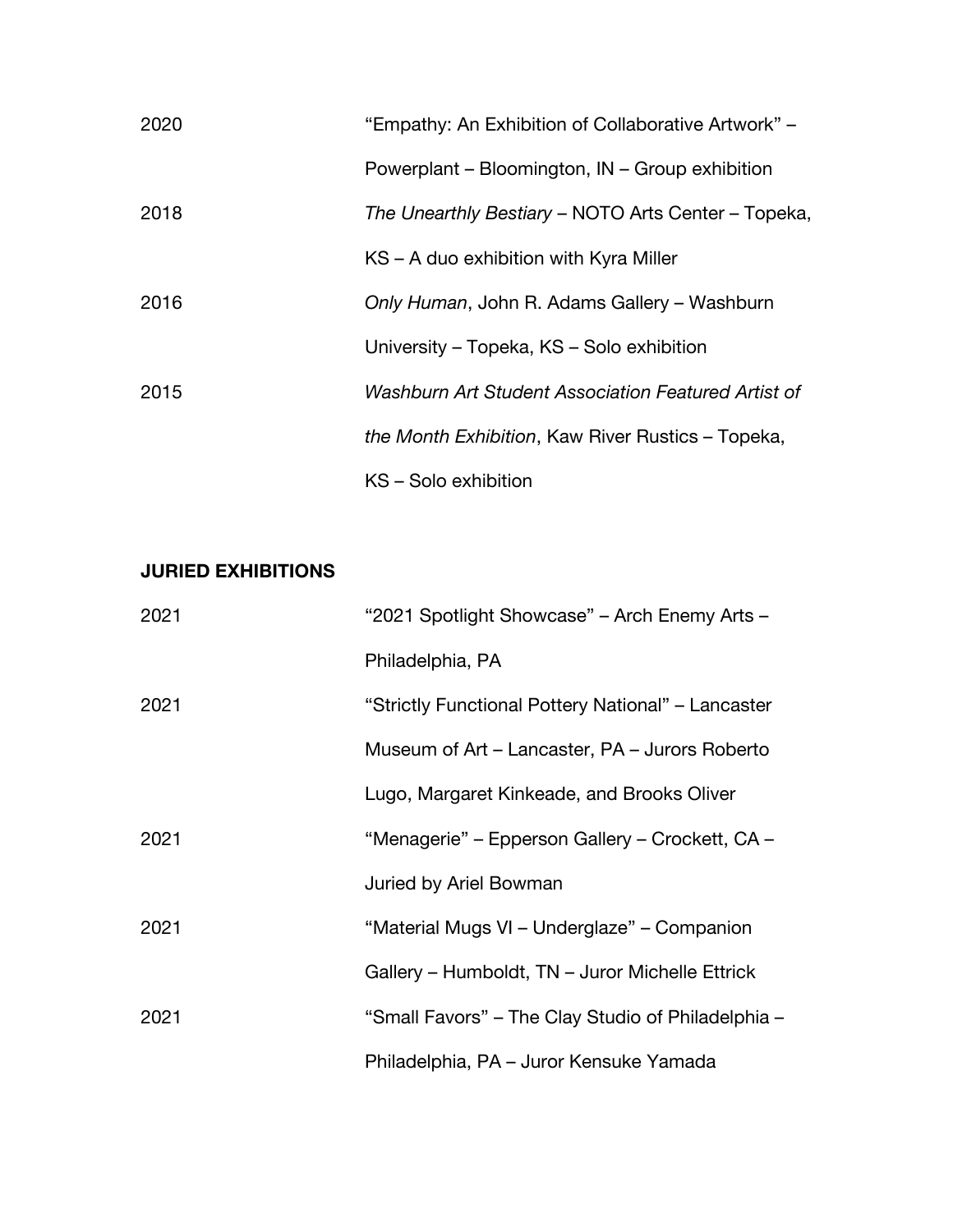| 2021 | "Mug Madness" - Saltstone Ceramics - Seattle, WA             |
|------|--------------------------------------------------------------|
|      | - Jurors Michelle Ettrick and Chris Hosbach                  |
| 2021 | "Ware/Wear" – Pocosin School of Fine Craft –                 |
|      | Columbia, NC - Juror Candice Methe                           |
| 2021 | "SIP: A Ceramic Cup Show" - Savannah Clay                    |
|      | Community – Savannah, GA – Juror Renee LoPresti              |
| 2021 | "Distant Ceramics $3rd$ Edition" – A Virtual Exhibition –    |
|      | Juror Rachel Eng                                             |
| 2020 | "Beyond the Brickyard" – Archie Bray Foundation –            |
|      | Helena, MT - Juror Chris Staley                              |
| 2020 | "23 <sup>rd</sup> San Angelo National Ceramic Competition" - |
|      | San Angelo Museum of Fine Arts, San Angelo, TX -             |
|      | Jo Lauria                                                    |
| 2020 | "Workhouse Arts Center 10th Annual Clay                      |
|      | International Juried Exhibition" - Workhouse Arts            |
|      | Center – Lorton, VA – Jurors Lynnette Hesser and             |
|      | <b>Steve Loucks</b>                                          |
| 2020 | "Constructed" – Applied Contemporary – Oakland,              |
|      | CA - Juror Yoojee Kwak                                       |
| 2020 | "UnWedged" - Pottery Northwest - Seattle, WA -               |
|      | Juror Liz Quackenbush                                        |
| 2020 | "Annual Cup Show" – Worchester Center for Crafts –           |
|      | Worchester, MA - Juror Joe Pintz                             |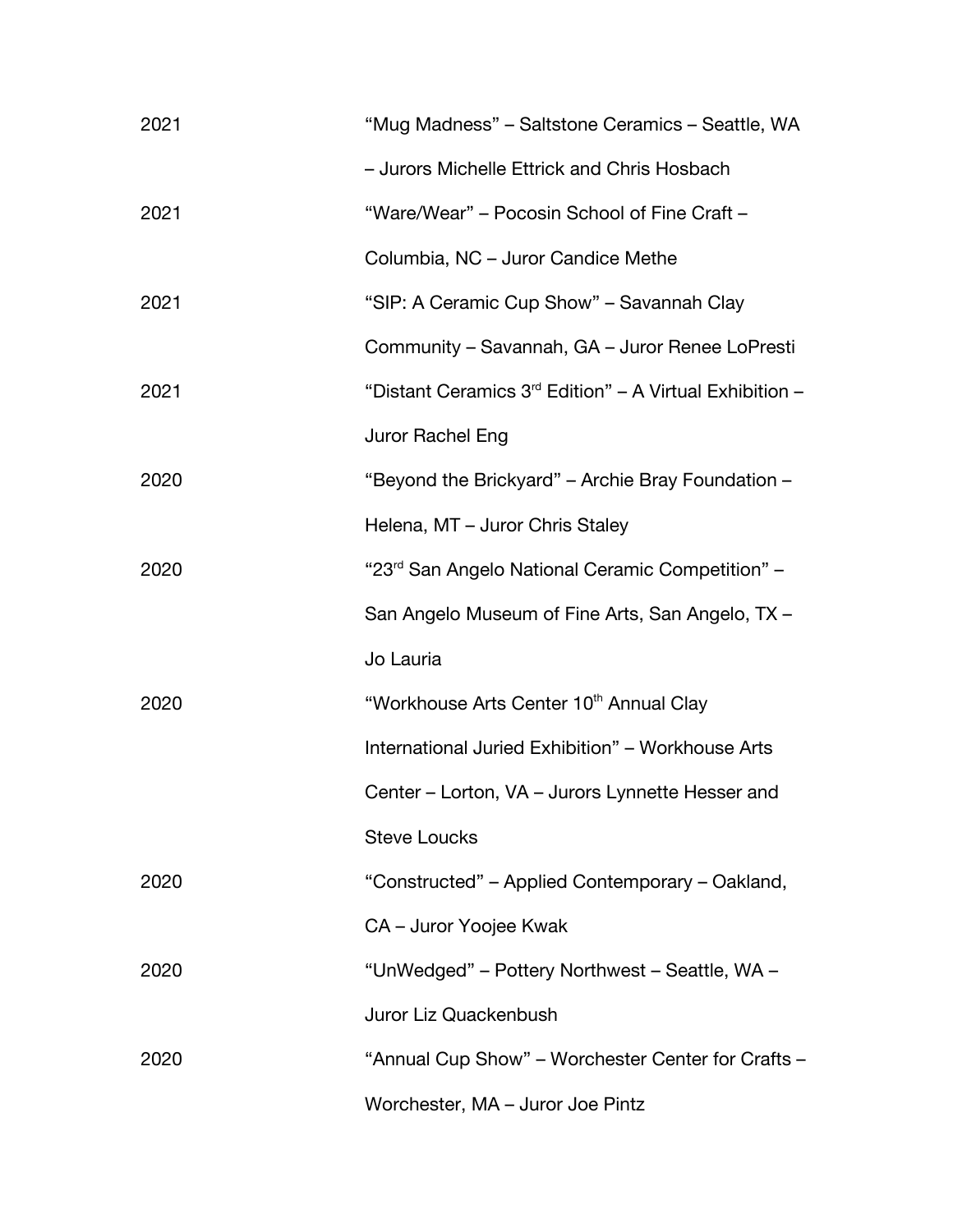| 2020 | "The Cup, The Mug" – Main Street Arts – Clifton              |
|------|--------------------------------------------------------------|
|      | Springs, NY - Jurors Christina Erives and Masa               |
|      | Sasaki                                                       |
| 2020 | "Function: Luncheon" – Good Earth Pottery –                  |
|      | Bellingham, WA - Juror Kip O'Krongly                         |
| 2020 | "Last Call V" - Companion Gallery - Humboldt, TN -           |
|      | Juror Naomi Clement                                          |
| 2020 | "Ware/Wear" – Pocosin School of Fine Craft –                 |
|      | Columbia, NC - Juror Mark Arnold                             |
| 2020 | "What Lies Beneath" – Epperson Gallery of Ceramic            |
|      | Arts – Crockett, CA – Juror Lisa Clague                      |
| 2020 | "SIP: A Ceramic Cup Show" - Savannah Clay                    |
|      | Community – Savannah, GA – Juror Jason Burnett               |
| 2020 | "Small Favors" - The Clay Studio of Philadelphia -           |
|      | Philadelphia, PA - Juror Leila Cartier                       |
| 2020 | "Visions in Clay" - LH Horton Jr. Gallery San Joaquin        |
|      | Delta College – Stockton, CA – Juror Nancy Selvin            |
| 2020 | "Summer is Served: Plates" - Charlie Cummings                |
|      | Gallery - Gainesville, FL                                    |
| 2020 | "Material Mugs V - Underglaze" - Companion Gallery           |
|      | - Humboldt, TN - Juror Mike Cinelli                          |
| 2020 | "Distant Ceramics $2^{nd}$ Edition" – A Virtual Exhibition – |
|      | Juror Shoji Satake                                           |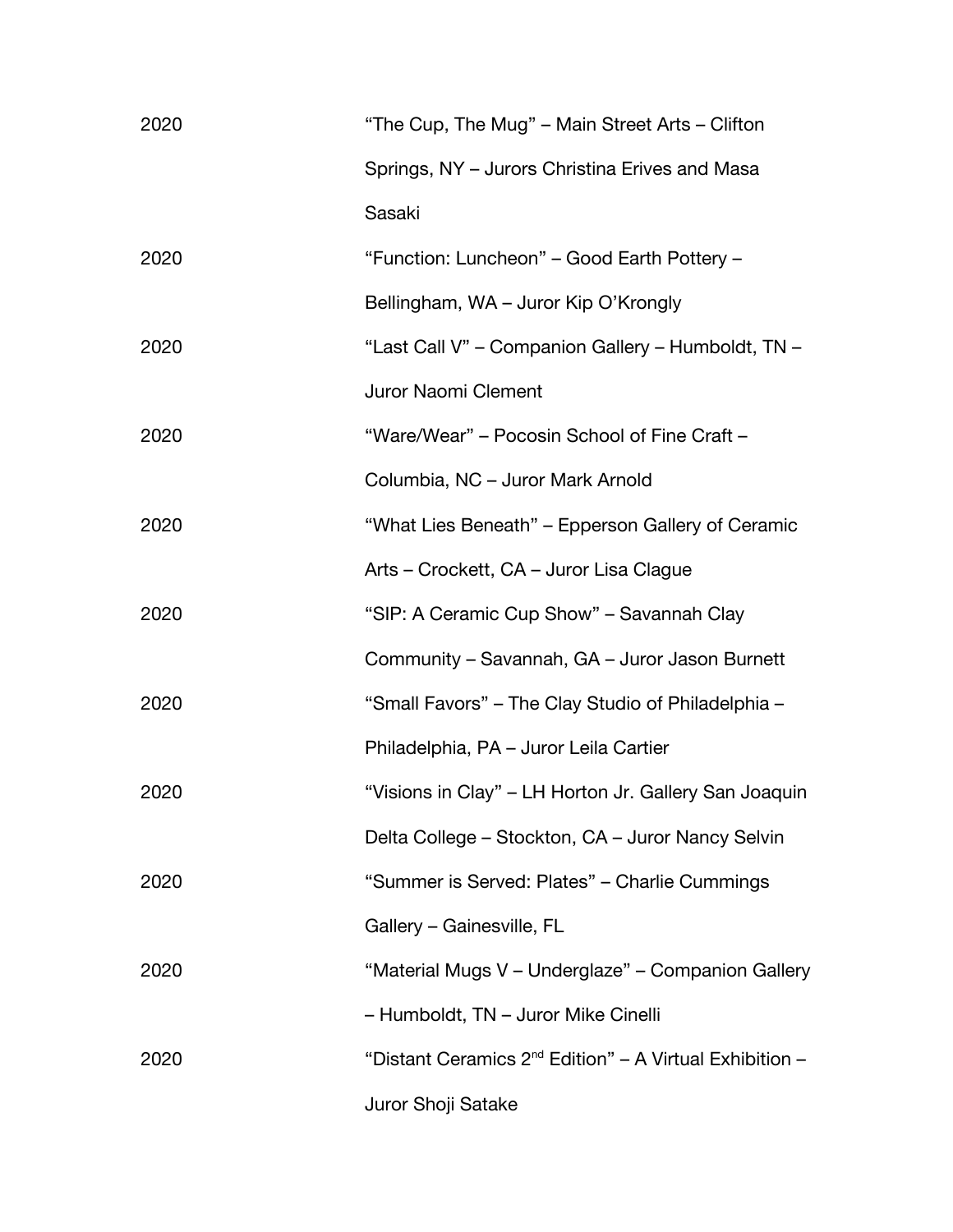| 2019 | "Beyond the Brickyard" – Archie Bray Foundation –   |
|------|-----------------------------------------------------|
|      | Helena, MT - Juror Sunkoo Yuh                       |
| 2019 | "UnWedged" – Pottery Northwest – Seattle, WA –      |
|      | Juror Tip Toland                                    |
| 2019 | "Red Lodge Clay Center's Juried Clay National V" -  |
|      | Red Lodge Clay Center – Red Lodge, MT – Juror       |
|      | Mike Helke                                          |
| 2019 | "The Emotional Animal" - Clay Art Center - Port     |
|      | Chester, NY - Juror Crystal Morey                   |
| 2019 | "Material Mugs: Cobalt" - Companion Gallery -       |
|      | Humboldt, TN - Juror Ian Childers                   |
| 2019 | "Function Fest" – Clay Center of New Orleans – New  |
|      | Orleans, LA - Juror Adam Field                      |
| 2019 | "Drip" – Morean Center for Clay – Saint Petersburg, |
|      | FL - Juror Branan Mercer                            |
| 2019 | "The Cup, The Mug" – Main Street Arts – Clifton     |
|      | Springs, NY – Jurors Kelly B. Justice and Jeremy    |
|      | Randal                                              |
| 2019 | "Raise a Toast" - Edwardsville Arts Center -        |
|      | Edwardsville, IL - Juror Mark Arnold                |
| 2019 | "Good Things Come in Small Packages" – Flower       |
|      | City Arts Center – Rochester, NY – Juror Renee      |
|      | LoPresti                                            |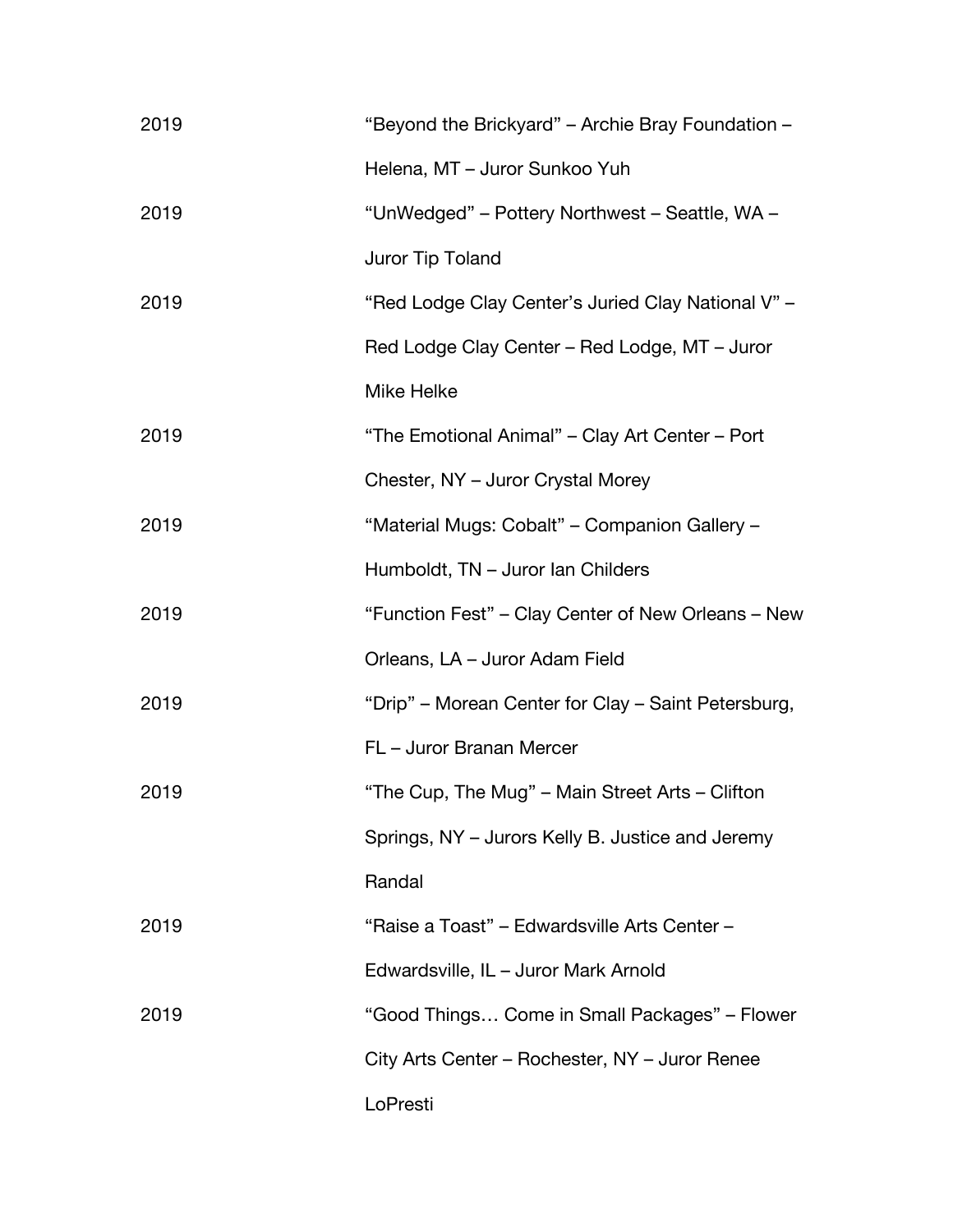| 2019 | "Art of Clay: Wichita National Exhibition" - Mark Arts       |
|------|--------------------------------------------------------------|
|      | Center - Wichita, KS - Jurors Marko Fields and               |
|      | Diego Valles                                                 |
| 2018 | "Plates, Platters, and Nothing Else Matters" – Long          |
|      | Beach Island Foundation of the Arts and Sciences -           |
|      | Long Beach Township, NJ - Juror Roberto Lugo                 |
| 2018 | "The Printed Image 7" - Sabatini Art Gallery -               |
|      | Topeka, KS - Juror Melanie Yazzie                            |
| 2018 | "Flora and Fauna" - Clay Center of New Orleans,              |
|      | New Orleans, LA - Juror Shoko Teruyama                       |
| 2018 | "22 <sup>nd</sup> San Angelo National Ceramic Competition" - |
|      | San Angelo Museum of Fine Arts, San Angelo, TX -             |
|      | Juror Peter Held                                             |
| 2018 | "Art at the Center" – Overland Park, KS – Juror Jean         |
|      | Cook                                                         |
| 2018 | "Ware/Wear" – Pocosin Arts School of Fine Craft,             |
|      | Columbia, NC - Juror Doug Peltzman                           |
| 2017 | "Topeka Competition 33" - Sabatini Art Gallery -             |
|      | Topeka, KS – Juror Emily Williams                            |
| 2017 | "Wichita National All Media Exhibition" - Mark Arts          |
|      | Center – Wichita, KS – Juror Kyle Reicher                    |
| 2017 | "Art Kudos 2017" – Online International Exhibition           |
|      | - Juror Mike Calway-Fagen                                    |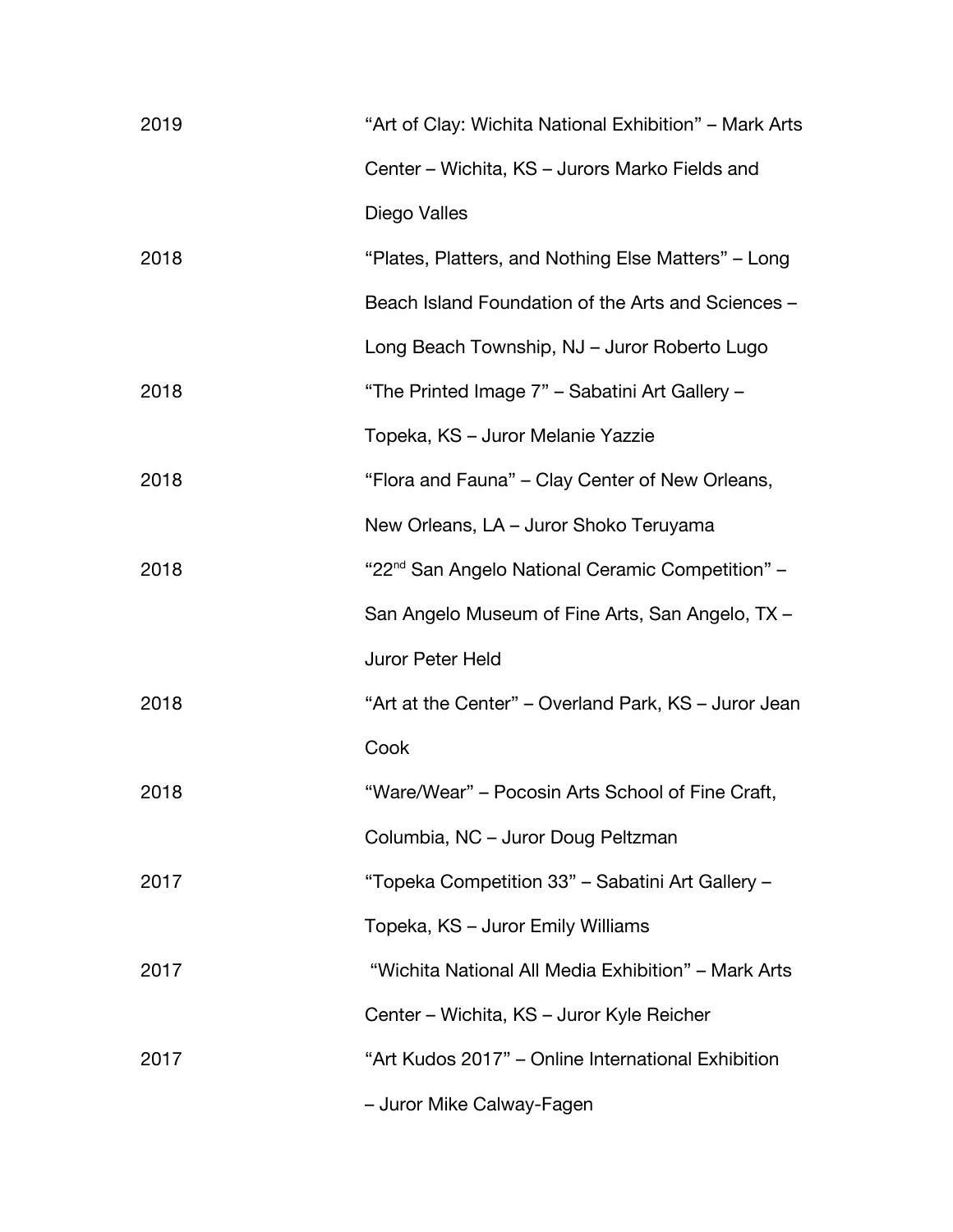| 2017 | "Real People 2017" - Woodstock, IL                  |
|------|-----------------------------------------------------|
| 2017 | "Art at the Center" – Overland Park, KS – Juror     |
|      | David Beal                                          |
| 2017 | "Creatures Real and Imagined" – uBe Art – Berkeley, |
|      | CA                                                  |
| 2016 | "Washburn Art Department Student Exhibition" -      |
|      | Mulvane Art Museum - Topeka, KS - Juror Michael     |
|      | <b>Bradley</b>                                      |
| 2015 | "Washburn Art Department Student Exhibition" -      |
|      | Mulvane Art Museum - Topeka, KS - Juried by Larry   |
|      | Peters and Barbara Waterman-Peters                  |
| 2014 | "Washburn Art Department Student Exhibition" -      |
|      | Mulvane Art Museum - Topeka, KS - Juried by Dan     |
|      | Kirchhefer                                          |
| 2014 | "Art at the Center" – Overland Park, KS             |
| 2013 | "Washburn Art Department Student Exhibition" -      |
|      | Mulvane Art Museum – Topeka, KS – Juried by Dylan   |
|      | <b>Beck</b>                                         |

## **COLLECTIONS**

*"Object Memory 1 (Remembering Breakfast)"* – San Angelo Museum of Art – San

Angelo, TX

*"I am not enough*" – Mulvane Art Museum – Topeka, KS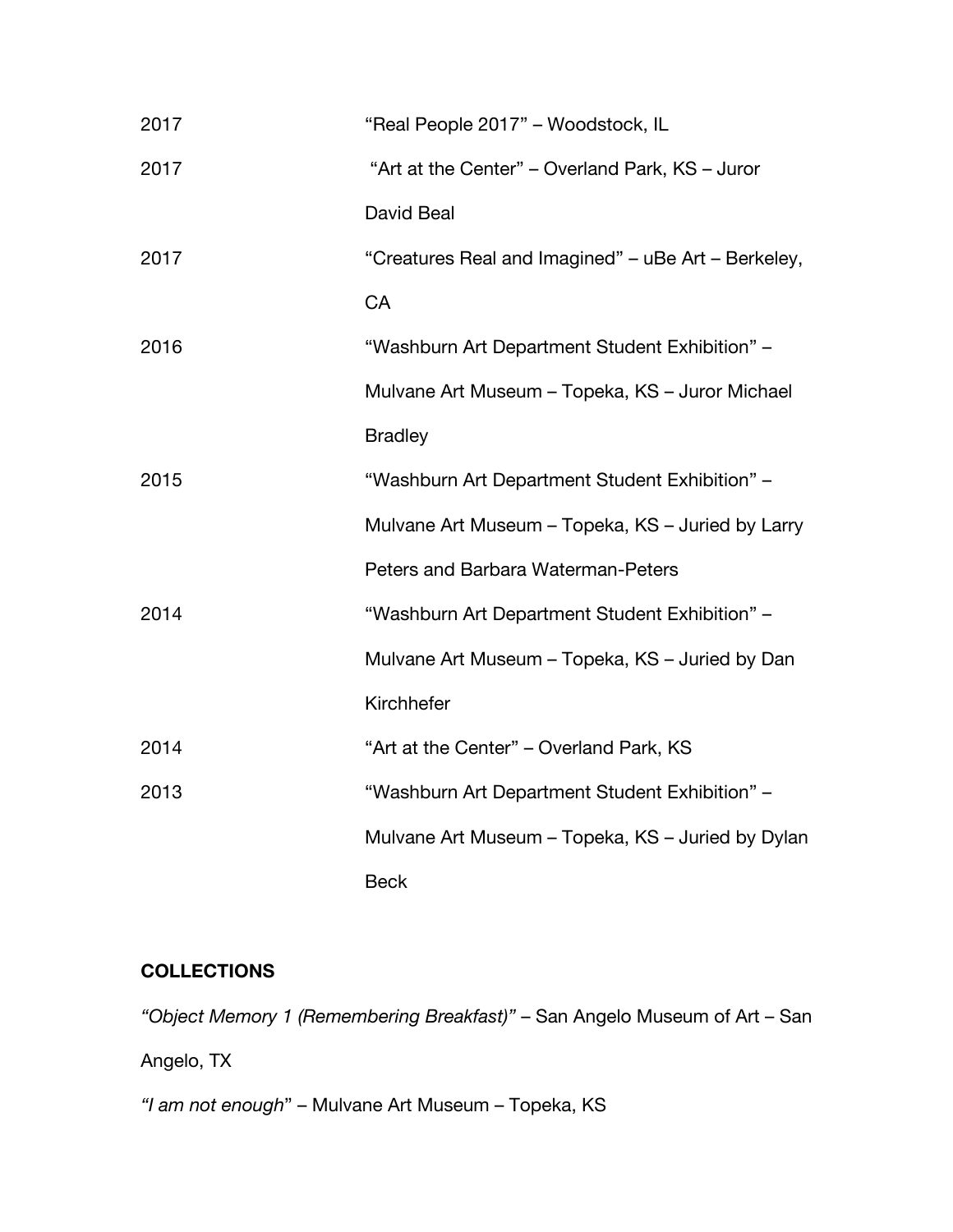## **SCHOLARSHIPS/AWARDS**

| 2021 | $2nd$ Place Award – Sponsored by Market House Craft            |
|------|----------------------------------------------------------------|
|      | Center - "Strictly Functional Pottery National" -              |
|      | Lancaster Museum of Art - Lancaster, PA                        |
| 2021 | <b>Purchase Award - "Strictly Functional Pottery</b>           |
|      | National" – Lancaster Museum of Art – Lancaster, PA            |
| 2021 | 3 <sup>rd</sup> Place Award – "Menagerie" – Epperson Gallery – |
|      | Crockett, CA                                                   |
| 2021 | Honorable Mention - "SIP" - Savannah Clay                      |
|      | Community - Savannah, GA                                       |
| 2020 | Directors Choice Award – "UnWedged" – Pottery                  |
|      | Northwest - Seattle, WA                                        |
| 2020 | Mixed Media Award - "Distant Ceramics" - Online                |
|      | Internationally Juried Exhibition                              |
| 2020 | BIPOC Award - "Annual Cup Show" - Worcester                    |
|      | Center for Crafts - Worcester, MA                              |
| 2020 | Honorable Mention - "The Cup, The Mug" - Main                  |
|      | Street Arts Center - Clifton Springs, NY                       |
| 2020 | Emerging Artist – Sponsored by Kathryn Boeckman                |
|      | Howd and Edward Rucks - CraftArt with a Twist - St.            |
|      | Petersburg, FL                                                 |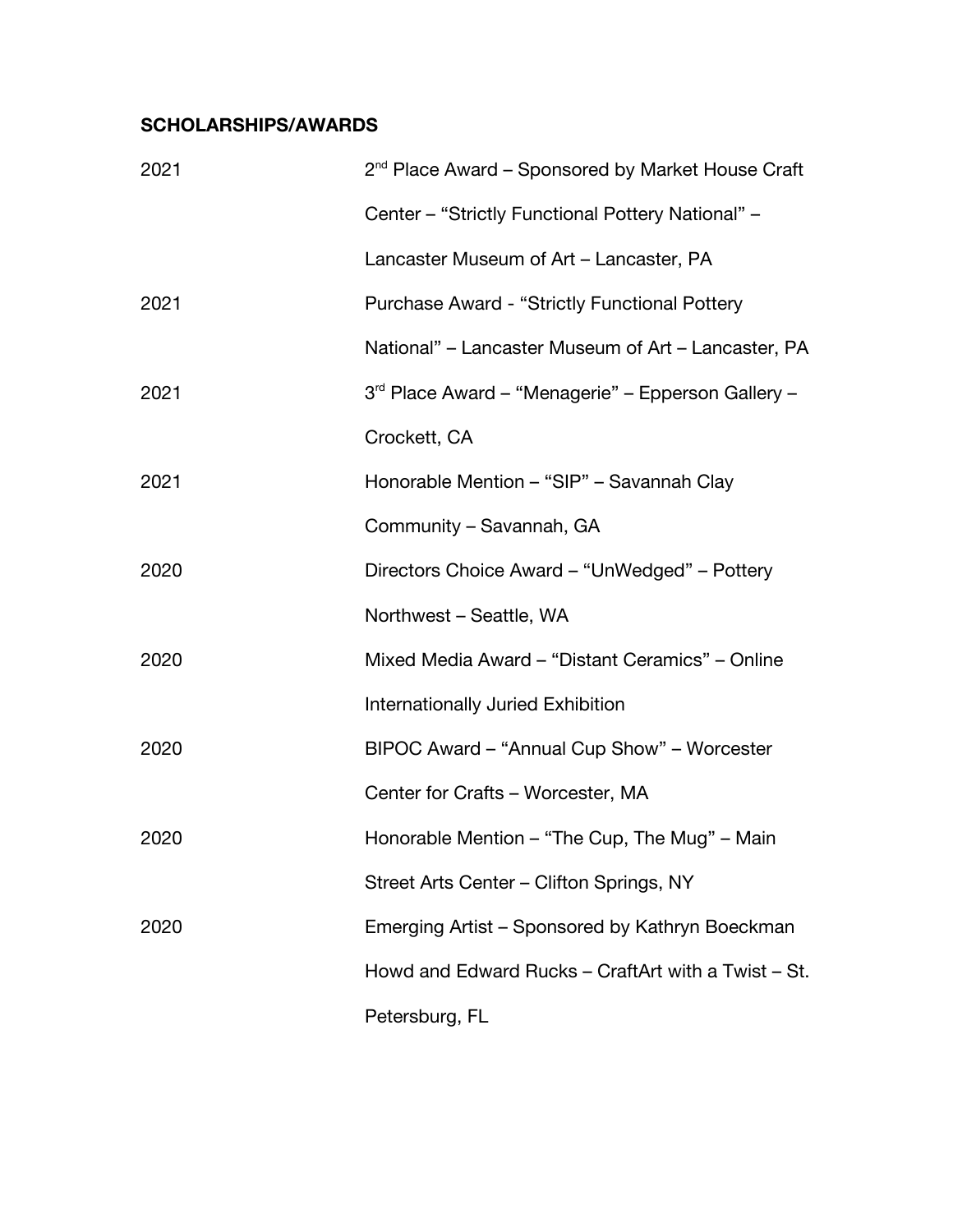| 2018    | Merit Award – "22 <sup>nd</sup> San Angelo National Ceramic   |
|---------|---------------------------------------------------------------|
|         | Competition" - San Angelo Museum of Fine Art - San            |
|         | Angelo, TX                                                    |
| 2018    | Cup of Merit Award – NCECA Cup Sale – Pittsburg,              |
|         | <b>PA</b>                                                     |
| 2017    | Best Emerging 3D Artist - Aaron Douglas Art Fair -            |
|         | Topeka, KS                                                    |
| 2017    | FOA Scholarship - Arrowmont School of Arts and                |
|         | Crafts - Gatlinburg, TN                                       |
| 2017    | 3 <sup>rd</sup> Place Cash Award - Art at the Center National |
|         | Juried Show - Overland Park, KS                               |
| 2016    | Charles A. and Margaret Pollock Art Purchase Award            |
|         | - Mulvane Art Museum - Topeka, KS                             |
| 2012-16 | Barbara L. Buzick Art Scholarship                             |
|         | (The Washburn University Art Department's four year           |
|         | full tuition scholarship.)                                    |
|         |                                                               |

#### **BIBLIOGRAPHY**

| 2022 (Upcoming) | Artist Feature: Pots in Action – Guest Host: Jennifer |
|-----------------|-------------------------------------------------------|
|                 | Ling-Datchuk, "Double Culture" – potsinaction.com     |
| 2021            | "(Im)Balance" – Ceramics Monthly – The American       |
|                 | Ceramics Society – Westerville, OH – September        |
|                 | $Is sue 2021 - Page 52$                               |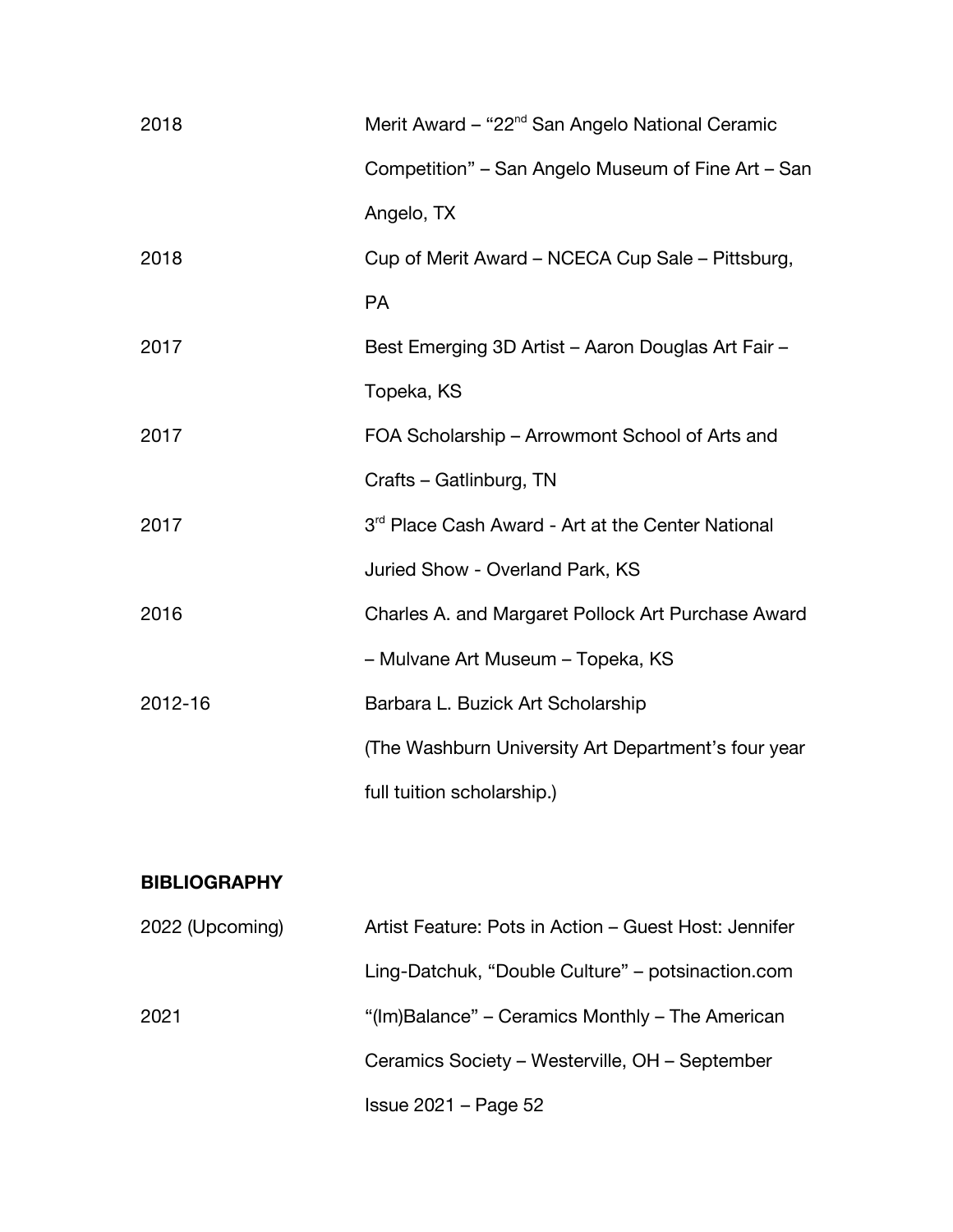| 2021 | "Ceramics at the San Angelo Museum of Fine Arts"          |
|------|-----------------------------------------------------------|
|      | Edited by Peter Held – Highlights from the Collection     |
|      | - Tyler Quintin - Pages: 120-121                          |
| 2021 | Ceramic Arts 2022 Yearbook and Annual Buyers              |
|      | Guide - Resident Artist Feature - Page 26                 |
| 2021 | Diversity in Clay Project: Tyler Quintin Artist Feature - |
|      | Brackers Good Earth Clays -                               |
|      | www.brackers.com/project/tyler-quintin/                   |
| 2021 | Well-formed Plan - The Ichabod -                          |
|      | wualumni.org/quintin                                      |
| 2020 | Ceramic Arts 2021 Yearbook and Annual Buyers              |
|      | Guide – Exhibition Highlight and Resident Artist          |
|      | Feature                                                   |
| 2018 | Artist Feature: "Dialogue with Clay" - Topeka             |
|      | Magazine                                                  |
| 2018 | Inscape Magazine, - Nationally juried Art and Literary    |
|      | Magazine published by Washburn University                 |
| 2016 | "Only Human: A Senior Exhibition" - Washburn              |
|      | Review                                                    |
| 2015 | Inscape Magazine, - Nationally juried Art and Literary    |
|      | Magazine published by Washburn University                 |
| 2015 | "Featured Artist of the Month" - Washburn Review          |